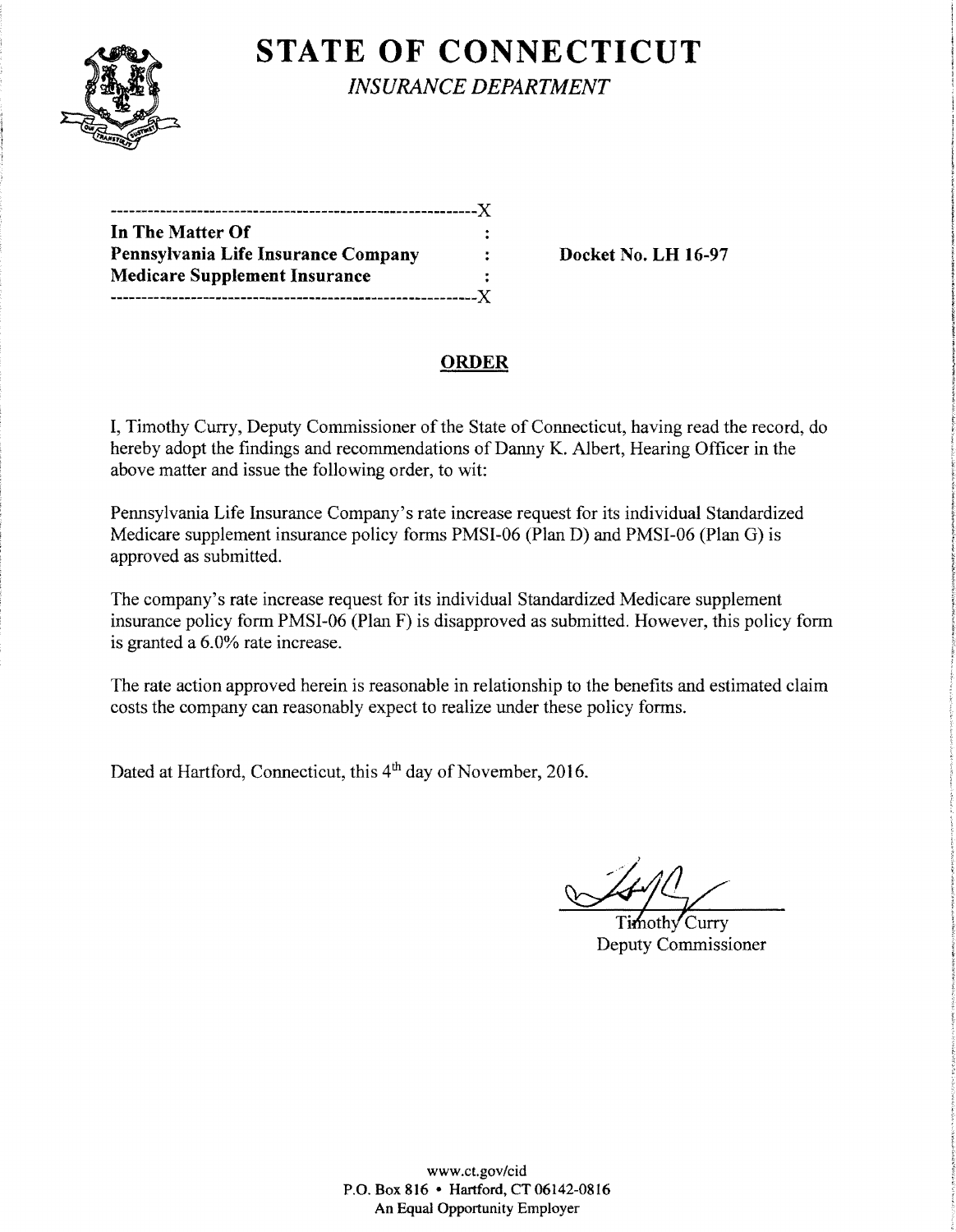

# **STATE OF CONNECTICUT**

*INSURANCE DEPARTMENT* 

| In The Matter Of                     |  |
|--------------------------------------|--|
| Pennsylvania Life Insurance Company  |  |
| <b>Medicare Supplement Insurance</b> |  |
|                                      |  |

Docket No. LH 16-97

## PROPOSED FINAL DECISION

## 1. INTRODUCTION

The Insurance Commissioner of the State of Connecticut is empowered to review rates charged for individual and group Medicare supplement policies sold to any resident of this State who is eligible for Medicare. The source for this regulatory authority is contained in Chapter 700c and Section 38a-495a of the Connecticut General Statutes.

After due notice, a hearing was held at the Insurance Department in Hartford, CT on Thursday, October 27, 2016, to consider whether or not the rate increase requested by Pennsylvania Life Insurance Company on its individual Standardized Medicare supplement insurance business should be approved.

No members from the general public attended the hearing.

No company representatives from Pennsylvania Life Insurance Company attended the hearing.

The hearing was conducted in accordance with the requirements of Section 38a-474, Connecticut General Statutes, the Uniform Administrative Procedures Act, Chapter 54 of Section 38a-8-1 et seq. of the Regulations of Connecticut State Agencies.

A Medicare supplement policy is a private health insurance policy sold on an individual or group basis, which provides benefits that are additional to the benefits provided by Medicare. For many years Medicare supplement policies have been highly regulated under both state and federal law to protect the interests of persons eligible for Medicare who depend on these policies to provide additional coverage for the costs of health care.

Effective December 1, 2005, Connecticut amended its program of standardized Medicare supplement policies in accordance with Section 38a-496a of the Connecticut General Statutes, and Sections 38a-495a-1 through 38a-495a-21 of the Regulations of Connecticut Agencies. This program, which conforms to federal requirements, provides a "core" package of benefits known as Plan A. Insurers may also offer any one or more of eleven other plans (Plans B through N).

Effective January 1, 2006, in accordance with Section 38a-495c of the Connecticut General Statutes (as amended by Public Act 05-20) premiums for all Medicare supplement policies in the state must use community rating. Rates for Plans A through N must be computed without regard to age, gender, previous claims history or the medical condition of any person covered by a Medicare supplement policy or certificate.

The statute provides that coverage under Plans A through N may not be denied on the basis of age, gender, previous claims history or the medical condition of any covered person. Insurers may exclude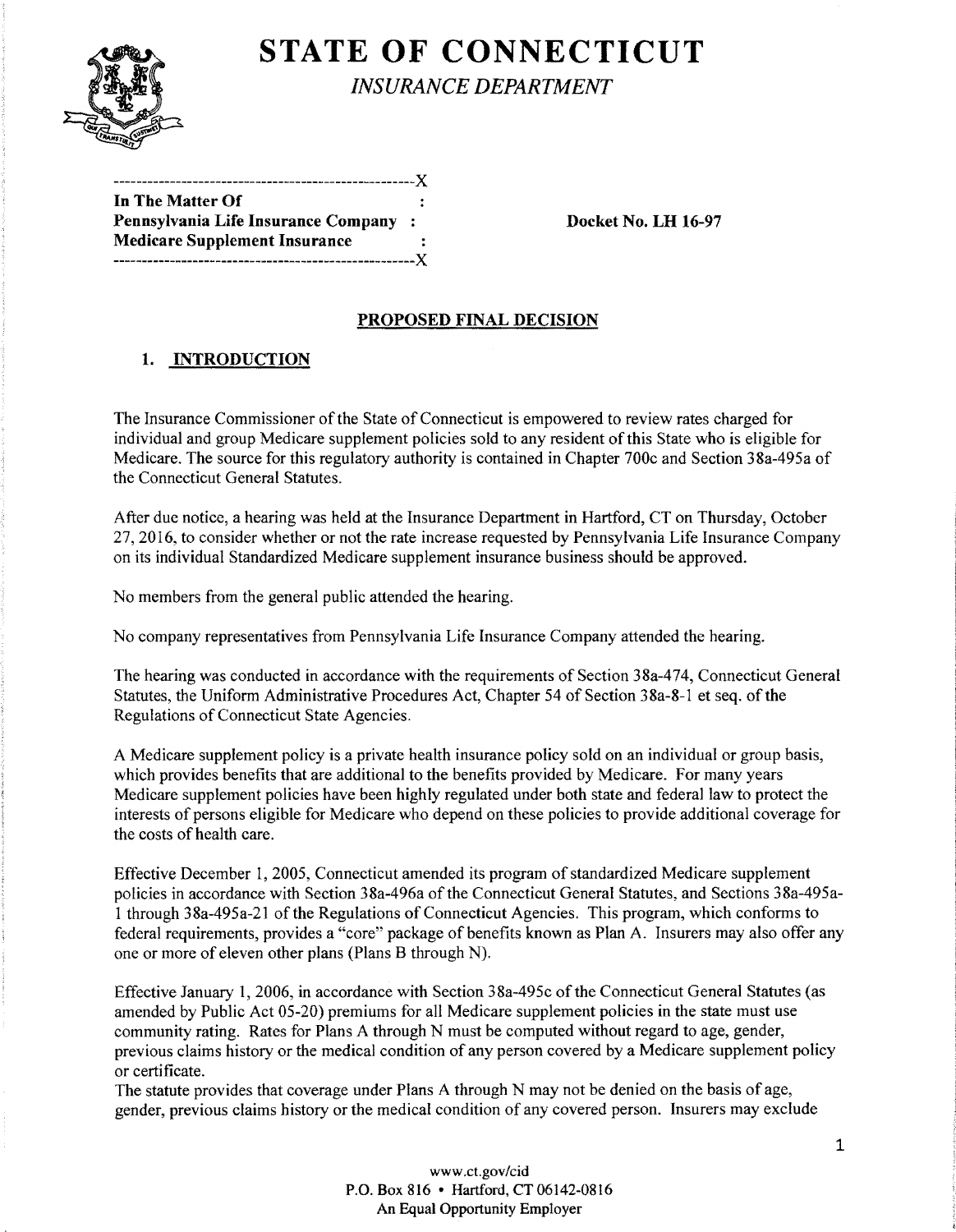benefits for losses incurred within six months from the effective date of coverage based on a pre-existing condition.

Effective October 1, 1998, carriers that offer Plan B or Plan C must make these plans as well as Plan A, available to all persons eligible for Medicare by reason of disability.

Insurers must also make the necessary arrangements to receive notice of all claims paid by Medicare for their insureds so that supplement benefits can be computed and paid without requiring insureds to file claim forms for such benefits. This process of direct notice and automatic claims payment is commonly referred to as "piggybacking" or "crossover".

Sections 38a-495 and 38a-522 of the Connecticut General Statutes, and Section 38a-495a-10 of the Regulations of Connecticut Agencies, state that individual and group Medicare supplement policies must have anticipated loss ratios of 65% and 75%, respectively. Under Sections 38a-495-7 and 38a-495a-10 of the Regulations of Connecticut Agencies, filings for rate increases must demonstrate that actual and expected losses in relation to premiums meet these standards, and anticipated loss ratios for the entire future period for which the requested premiums are calculated to provide coverage must be expected to equal or exceed the appropriate loss ratio standard.

Section 38a-473 of the Connecticut General Statutes provides that no insurer may incorporate in its rates for Medicare supplement policies factors for expenses that exceed 150% ofthe average expense ratio for that insurer's entire written premium for all lines of health insurance for the previous calendar year.

### II. **FINDING OF FACT**

After reviewing the exhibits entered into the record of this proceeding, and utilizing the experience, technical competence and specialized knowledge of the Insurance Department, the undersigned makes the following findings of fact:

- 1. Pennsylvania Life Insurance Company is requesting a rate increase of 6.0% on its individual Standardized Medicare supplement insurance Plans D and G, and a 7.0% increase for Plan F.
- 2. There are 5 policies in-force in Connecticut and 1,285 policies nationwide as of 6/30/16.
- 3. Penn Life has certified that their expense factor is in compliance with section 38a-473, C.G.S.
- 4. Penn Life has conformed to subsection (e) of section 38a-495c, C.G.S. regarding the automatic claim processing.
- 5. According to Penn Life the proposed rates are designed to satisfy the Connecticut regulatory loss ratio of 65%.
- 6. Nationwide incurred loss ratios by Plan, for 2015, 2016 (through June) and from inception-todate, are as follows:

| Plan |            | 2016   | Inception |
|------|------------|--------|-----------|
| D    | 7%<br>Jh - | $.9\%$ | 2%        |